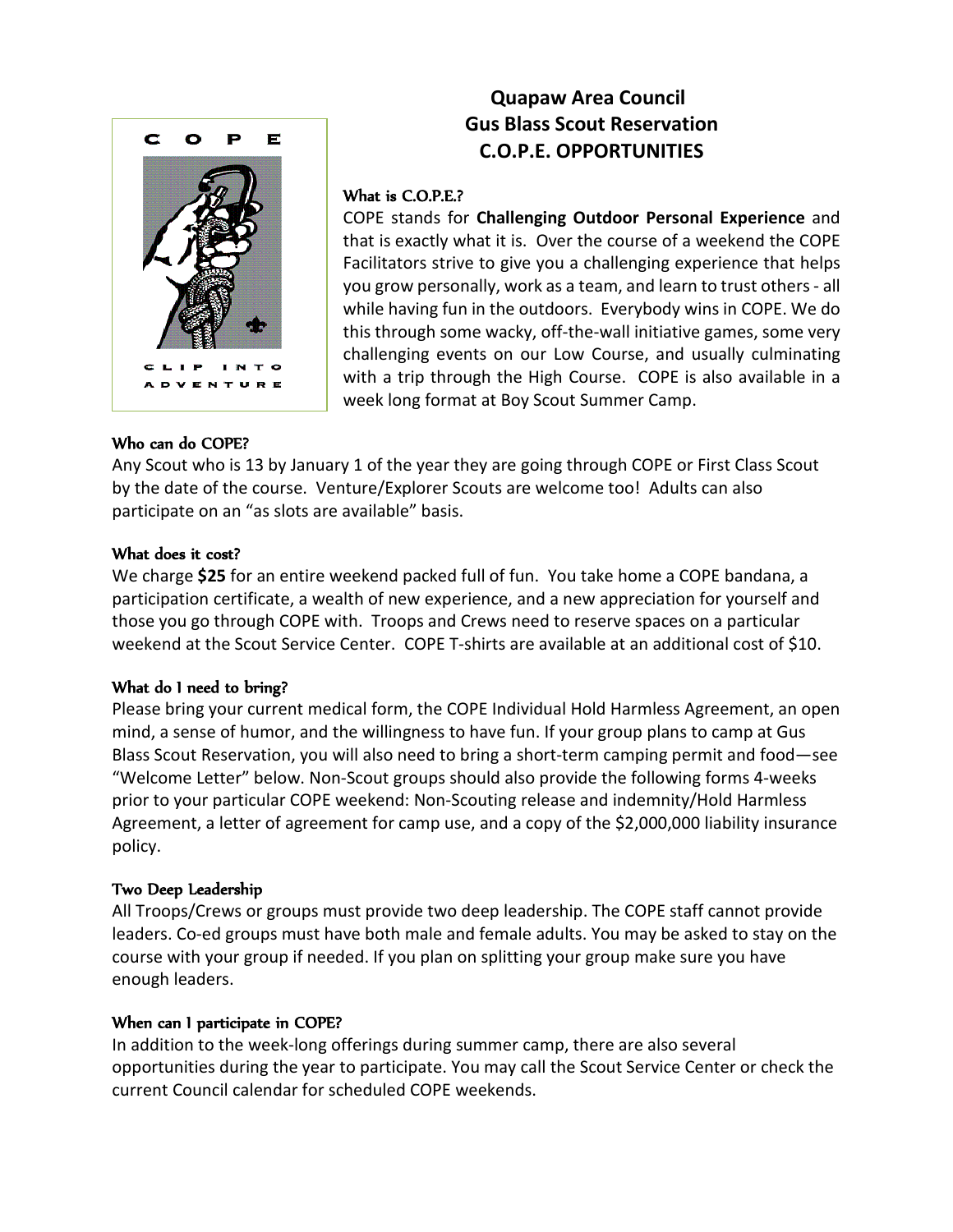#### COPE WEEKEND REGISTRATION FORM

Please send in this form to the registrar at the Scout Service Center. The first participants who sign up with payments have priority. Check the Council online calendar for other dates or changes. Youth Participants must be 13 by January 1 of the year they are going through COPE or First Class by the date of the course to participate in COPE. COPE is open to Boy Scout and Venturing Units. Adults may also participate if spots are available. The first participants who sign up with payments have priority.

| DATE: __________________________COPE Weekend Date: _____________________________ |                                   |  |
|----------------------------------------------------------------------------------|-----------------------------------|--|
|                                                                                  | DISTRICT_________________________ |  |
|                                                                                  | Phone #: _______________________  |  |
|                                                                                  |                                   |  |
|                                                                                  |                                   |  |
|                                                                                  |                                   |  |
|                                                                                  |                                   |  |
|                                                                                  | Phone #: _______________          |  |

| Youth Name | Age/Rank | Youth Name | Age/Rank |
|------------|----------|------------|----------|
|            |          |            |          |
|            |          |            |          |
|            |          |            |          |
|            |          |            |          |
|            |          |            |          |
|            |          |            |          |
|            |          |            |          |
|            |          |            |          |
|            |          |            |          |
|            |          |            |          |
|            |          |            |          |
|            |          |            |          |
|            |          |            |          |
|            |          |            |          |
|            |          |            |          |

 $\frac{1}{2}$  Total Participant x \$25.00 = \$

#### **FOR OFFICE USE ONLY:**

PAID TRANSACTION # \_\_\_\_\_\_\_\_\_\_\_\_\_\_\_\_\_\_\_\_\_\_ DATE: \_\_\_\_\_\_\_\_\_\_\_\_\_\_\_\_\_ AMOUNT: \_\_\_\_\_\_\_\_\_\_\_\_\_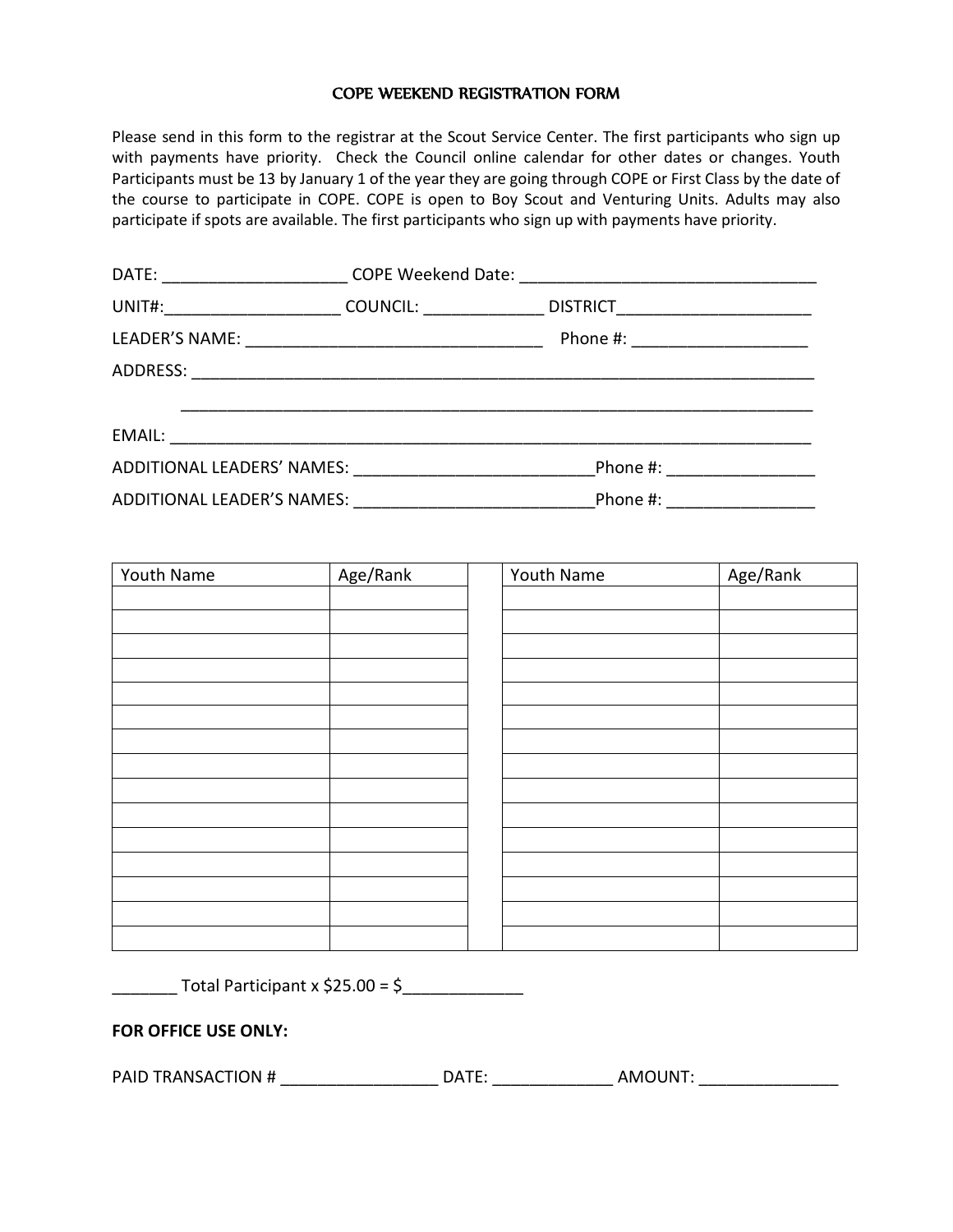# WELCOME LETTER

Dear C.O.P.E. Participant:

We look forward to working with you on the upcoming C.O.P.E. weekend. Enclosed is the information that should be helpful to you. Co-ed groups must have both male and female leaders on site.

All Boy Scout Troop or Venture Crew participants need to be registered as a Scouts or Scout leader.

The fee for C.O.P.E weekend is **\$25** per participant. C.O.P.E. T-shirts are also available at an additional price of \$10.00 each. A C.O.P.E weekend is limited to the first 24 participants and is filled on a first come, first served basis. The registrar does keep a waiting list as participation often changes. As this is an intense high adventure activity, National BSA and the Council require that all participants must be at least 13 by January 1 of the year the participant is taking the course or First Class Scout by the start of the course.

You will need to arrive at the Gus Blass Scout Reservation, be settled into your camp, and be present at **Bowen Lodge by 7:30 p.m**. Friday evening with at least Class A and B Physicals for each participant. There is about a 2 ½ hour program on Friday night. This is an integral part of the program and attendance is required as all sessions in C.O.P.E. build on earlier experience and adventures.

The unit is responsible for checking in with the Ranger upon arrival and for providing their own food, camping gear, etc. There is plenty of space in the short term area for camping.

While in C.O.P.E. activities, your scout should be prepared for all kinds of weather and temperatures. Friday night activities will be primarily inside, but the rest of the weekend will be outside. Clothing should be layered for adapting to changing weather conditions. The participant should not wear nylon or other "slick" type synthetic shorts as contact with moving ropes could cause melting and burns. Good supportive footwear, such as athletic shoes or boots, is strongly suggested. Bug spray will be your friend so bring him along. Heavy attachments like knives, music players, or jewelry are not needed and will impede progress on the course.

Both Saturday and Sunday will be on the COPE course and are full days of high adventure. Appropriate rest and nutrition are important. We will break for lunch on Saturday and the scouts may return to their camp for lunch. On Sunday we ask that you come prepared to serve lunch on the course to your scouts. We generally finish about 3:00 P.M. or later on Sundays depending on the size of the group and the speed at which they complete the high course. Note: Even though the scouts love the "thrill" of the high course, it is the time spent before they get there that most of the learning takes place.

We look forward to seeing your unit and know that there will be a lot of learning and fun to be had by all.

YIS Quapaw Area Council COPE/Climbing Committee

Two Deep Leadership is required.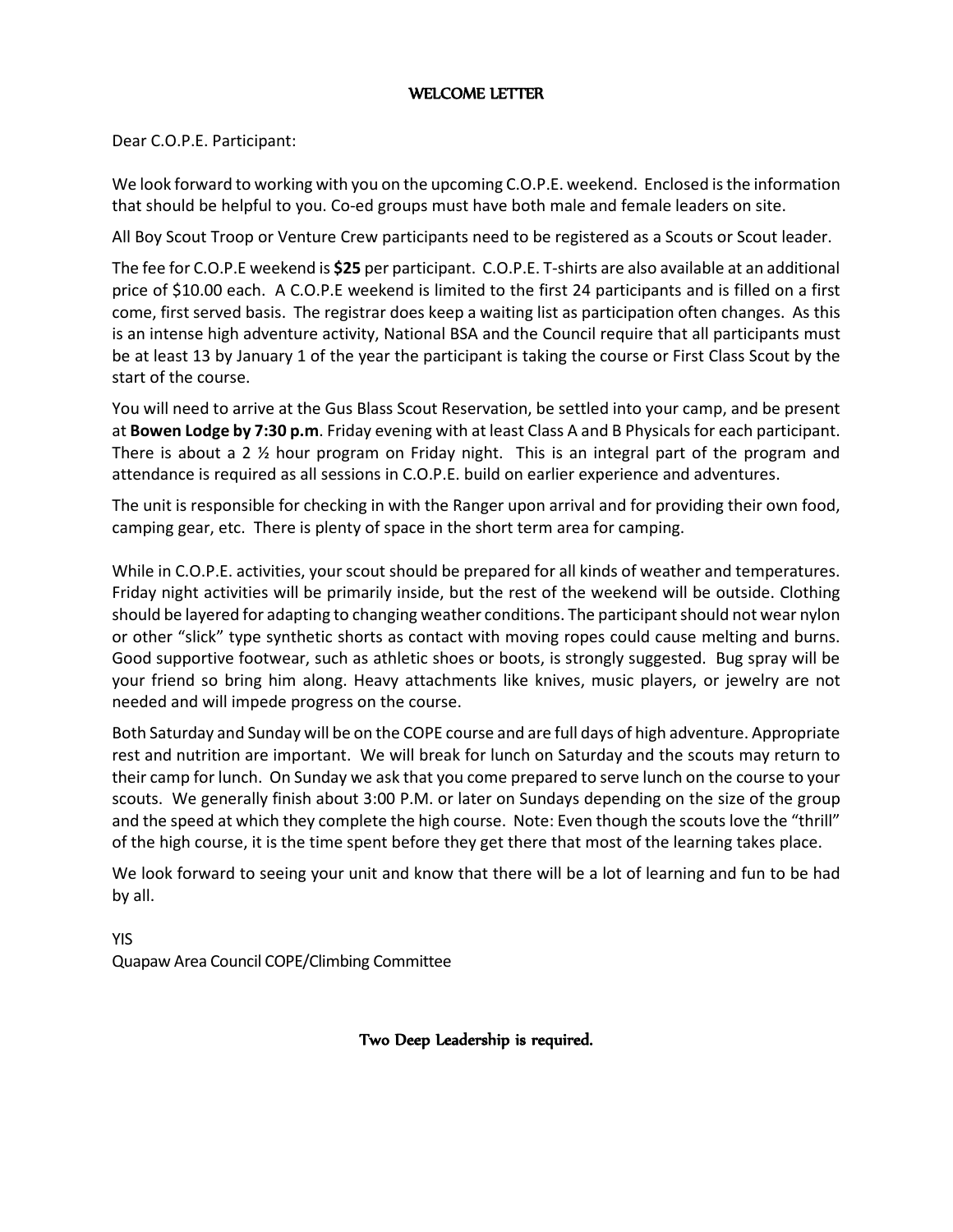### SHORT TERM CAMPING PERMIT GUS BLASS SCOUT RESERVATION

SHORT TERM CAMP RESERVATION AND PERMIT RESERVATIONS MUST BE MADE THROUGH THE SCOUT SERVICE CENTER IN PERSON, BY MAIL, OR BY PHONE AND CONFIRMED TWO WEEKS PRIOR TO ARRIVAL AND MUST INCLUDE A TOUR PERMIT

| Date of Application _____________________                                                                                                                                                                                                                                                                                                                                                       |  |  |  |  |  |
|-------------------------------------------------------------------------------------------------------------------------------------------------------------------------------------------------------------------------------------------------------------------------------------------------------------------------------------------------------------------------------------------------|--|--|--|--|--|
| Campsite, Facility and or Equipment Requested:                                                                                                                                                                                                                                                                                                                                                  |  |  |  |  |  |
|                                                                                                                                                                                                                                                                                                                                                                                                 |  |  |  |  |  |
|                                                                                                                                                                                                                                                                                                                                                                                                 |  |  |  |  |  |
| We would like our check out inspection on: Day _______________Date __________Time: _______                                                                                                                                                                                                                                                                                                      |  |  |  |  |  |
| Type of Activity Planned:                                                                                                                                                                                                                                                                                                                                                                       |  |  |  |  |  |
| Anticipated Attendance - # of Youth____________# of adults______________________                                                                                                                                                                                                                                                                                                                |  |  |  |  |  |
| Adult Leader in charge while in Camp (must be over 21 Years of age):                                                                                                                                                                                                                                                                                                                            |  |  |  |  |  |
|                                                                                                                                                                                                                                                                                                                                                                                                 |  |  |  |  |  |
| City _________________________ Zip code_______________                                                                                                                                                                                                                                                                                                                                          |  |  |  |  |  |
|                                                                                                                                                                                                                                                                                                                                                                                                 |  |  |  |  |  |
| 2nd Camp Leader (must be over 18 years of age)                                                                                                                                                                                                                                                                                                                                                  |  |  |  |  |  |
|                                                                                                                                                                                                                                                                                                                                                                                                 |  |  |  |  |  |
| City Zip code Zip Code                                                                                                                                                                                                                                                                                                                                                                          |  |  |  |  |  |
| Phone <b>Cell</b> : <b>Cell</b> : <b>Cell</b> : <b>Cell</b> : <b>Cell</b> : <b>Cell</b> : <b>Cell</b> : <b>Cell</b> : <b>Cell</b> : <b>Cell</b> : <b>Cell</b> : <b>Cell</b> : <b>Cell</b> : <b>Cell</b> : <b>Cell</b> : <b>Cell</b> : <b>Cell</b> : <b>Cell</b> : <b>Cell</b> : <b>Cell</b> : <b>Cell</b> : <b>Cell</b> : <b>Cell</b> : <b>CELL</b> : <b>CELL</b> : <b>CELL</b> : <b>CELL</b> : |  |  |  |  |  |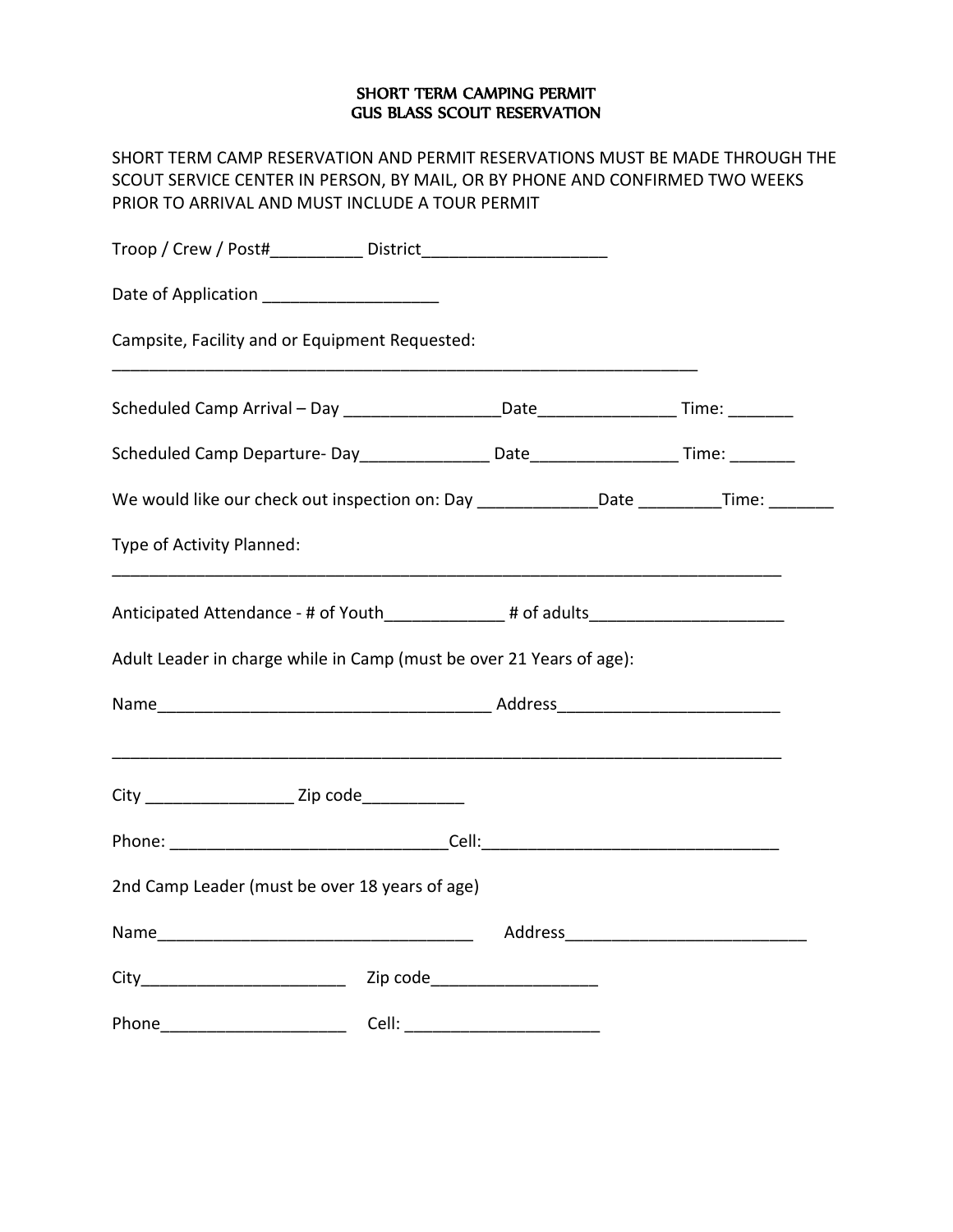| Our Unit will do a Camp service Conservation project while in camp. Yes_ |  | No. |
|--------------------------------------------------------------------------|--|-----|
|--------------------------------------------------------------------------|--|-----|

I have read and will share the regulations on the attached sheet with all participants and will abide by them. Violation could result in my unit being asked to leave camp. Please complete on the reverse side of this form and turn in to Ranger upon arrival at camp.

| For office Use only:                          |                                          |
|-----------------------------------------------|------------------------------------------|
|                                               | Date Approved___________________________ |
| Ranger notified _____________________________ |                                          |
| Approved by_________________________________  |                                          |

Two Deep Leadership is required.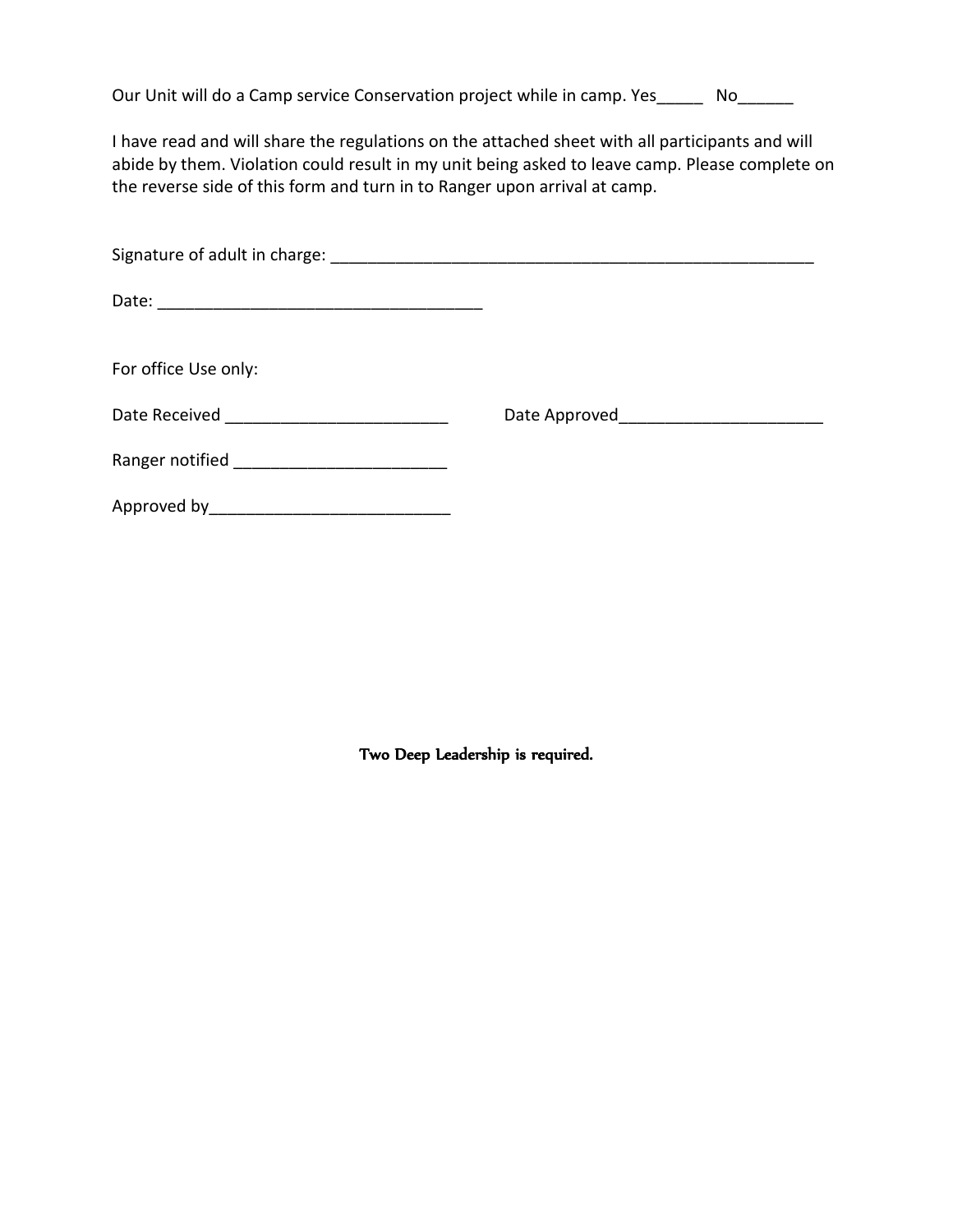# CHALLENGE COURSE and CLIMBING/RAPPELLING HEALTH HISTORY AND CONSENT FORM ADULT OR CHILD

You are about to take part in a challenge ("ropes") course experience and or climbing/rappelling ("activity") offered through the **Example 20** Council BSA ("local council") on \_\_\_\_\_\_\_\_\_\_\_\_\_\_ (date).

While participating in the activity you will undertake a wide variety of physical and mental challenges that are comparable to activities with which you may be more familiar. Much of the time, you will be engaged in activity of "moderate exertion," which is comparable to normal walking, golfing on foot, raking leaves, calisthenics, or slow dancing. For short periods of time, you will be engaged in activity of "vigorous exertion," which is comparable to fast walking, slow jogging, heavy gardening, or shoveling snow.

If any of the above activities are difficult for you, discuss your participation in the activity with your physician. If these are activities in which you regularly engage without difficulty, you should be fit for participation in the program. Following are specific medical conditions about which participants should always seek the advice of a physician before participating in the activity:

- Pregnancy (climbing harness can injure uterus)
- Kidney or liver transplant (climbing harness can injure transplanted organ)
- Healing fracture or joint injury (should be cleared by treating physician)
- Recent surgery (should be cleared by treating physician)

• Down syndrome (should have x-ray check for neck instability, as per recommendation of the Special Olympics)

If you or your physician has any questions about the physical requirements of the activity, feel free to contact the local council.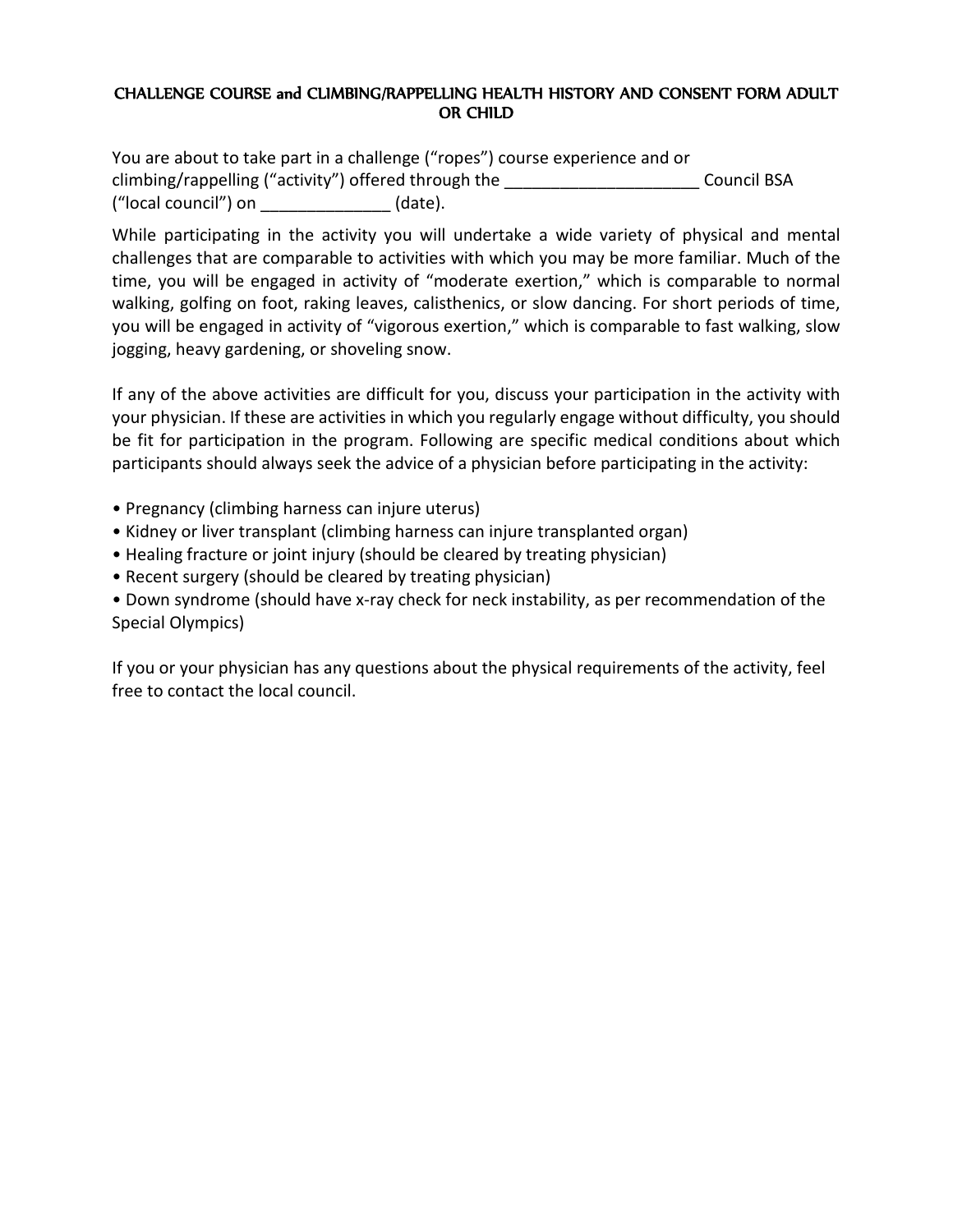#### HEALTH HISTORY

|                                                                                                                                                                             | Age: _________ |
|-----------------------------------------------------------------------------------------------------------------------------------------------------------------------------|----------------|
| Middle Name: ______________                                                                                                                                                 |                |
|                                                                                                                                                                             |                |
|                                                                                                                                                                             |                |
|                                                                                                                                                                             |                |
|                                                                                                                                                                             |                |
|                                                                                                                                                                             |                |
|                                                                                                                                                                             |                |
|                                                                                                                                                                             |                |
|                                                                                                                                                                             |                |
|                                                                                                                                                                             |                |
|                                                                                                                                                                             |                |
| If you are allergic to insect stings, do you have an insect sting kit (e.g., EpiPen)? __________                                                                            |                |
| Do you wear contact lenses? ____________________                                                                                                                            |                |
|                                                                                                                                                                             |                |
| Have you had or do you now have (circle if yes): Heart attack – Diabetes – Asthma-<br>Angina - Epilepsy - Chest pains - Drug reactions - High blood pressure - Heart murmur |                |
| If you answered "yes" to any of the above, explain and include date:                                                                                                        |                |
| Do you have any other medical conditions that we should be aware of?                                                                                                        |                |
|                                                                                                                                                                             |                |

\_\_\_\_\_\_\_\_\_\_\_\_\_\_\_\_\_\_\_\_\_\_\_\_\_\_\_\_\_\_\_\_\_\_\_\_\_\_\_\_\_\_\_\_\_\_\_\_\_\_\_\_\_\_\_\_\_\_\_\_\_\_\_\_\_\_\_\_\_\_\_\_\_\_\_\_\_\_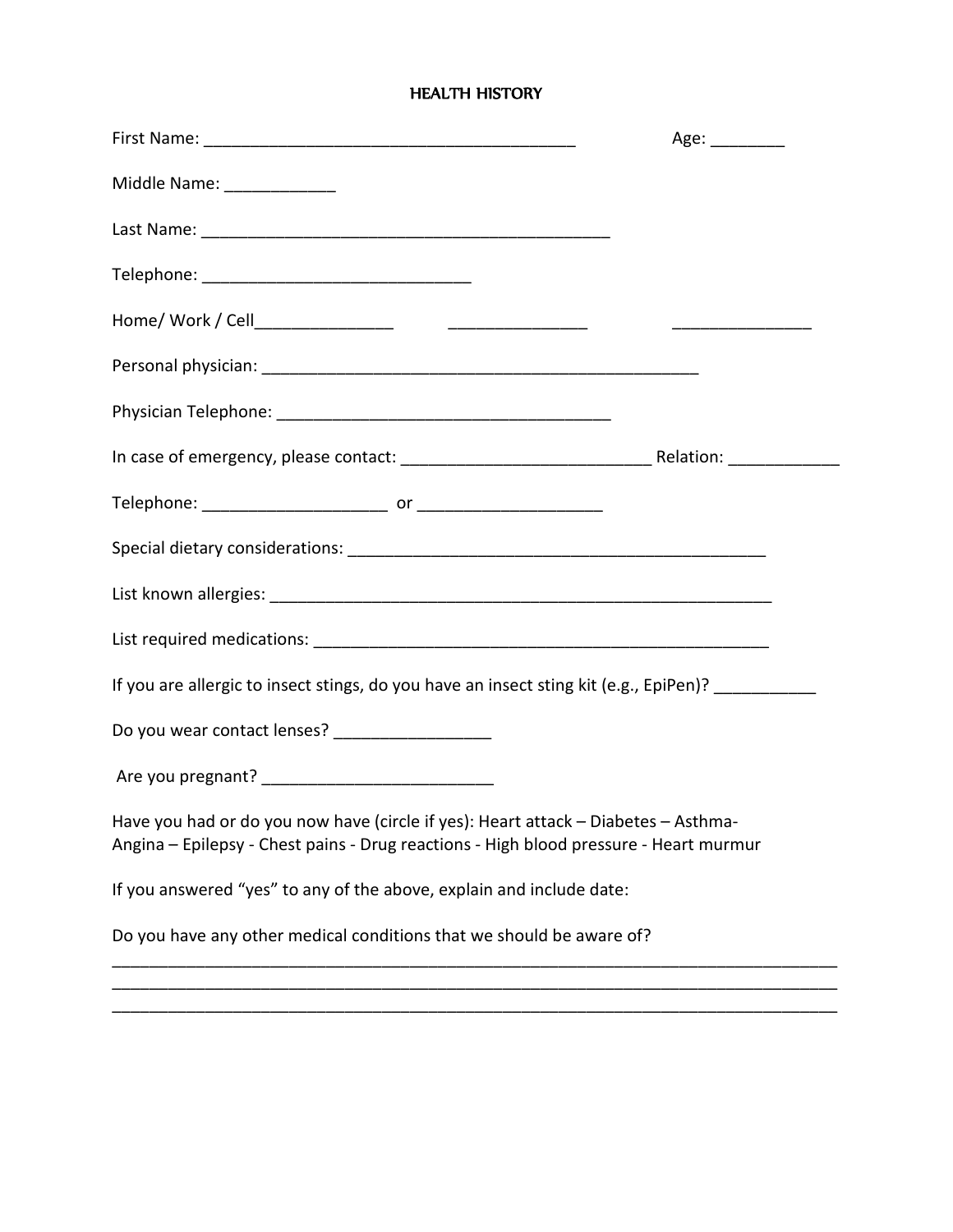### SCOUTING HOLD HARMLESS AGREEMENT

I understand that participation in the activity involves a certain degree of risk that could result in injury or death. In consideration of the benefits to be derived, after carefully considering the risk involved, and in view of the fact that the Boy Scouts of America is an organization in which membership is voluntary, I have carefully considered the risk involved and have given consent for myself (or my son or daughter) to participate in the activity and waive all claims I or we may have against the Boy Scouts of America, the local council, the activity coordinators, and all employees, volunteers, related parties, or other organizations associated with the activity.

I am not under the influence of any chemical substance, including alcohol. Understanding that any physical activity involves a risk of injury, I understand that my participation in the activity is entirely voluntary. I release the Boy Scouts of America, the local council, the activity coordinators, and all employees, volunteers, related parties, or other organizations associated with the activity from any and all claims or liability arising out of this participation. This release does not, however, apply to any harm caused by negligence or willful misconduct of the local council or its employees.

In case of emergency involving my child, I understand every effort will be made to contact me. In the event I cannot be reached, I hereby give my permission to the physician selected by the adult leader in charge to secure proper treatment, including: hospitalization, anesthesia, surgery, or injections of medication for my child.

Participant's signature \_\_\_\_\_\_\_\_\_\_\_\_\_\_\_\_\_\_\_\_\_\_\_\_\_\_\_\_\_\_\_\_\_\_\_\_\_\_\_\_\_\_\_\_\_\_\_\_\_\_\_\_\_

 $*$ Date  $*$ 

\*If the participant is under age 18, his or her parent or guardian must also sign below:

Parent's or guardian's signature \_\_\_\_\_\_\_\_\_\_\_\_\_\_\_\_\_\_\_\_\_\_\_\_\_\_\_\_\_\_\_\_\_\_\_\_\_\_\_\_\_\_\_\_\_

**\*Please have each participant fill out a separate release form\***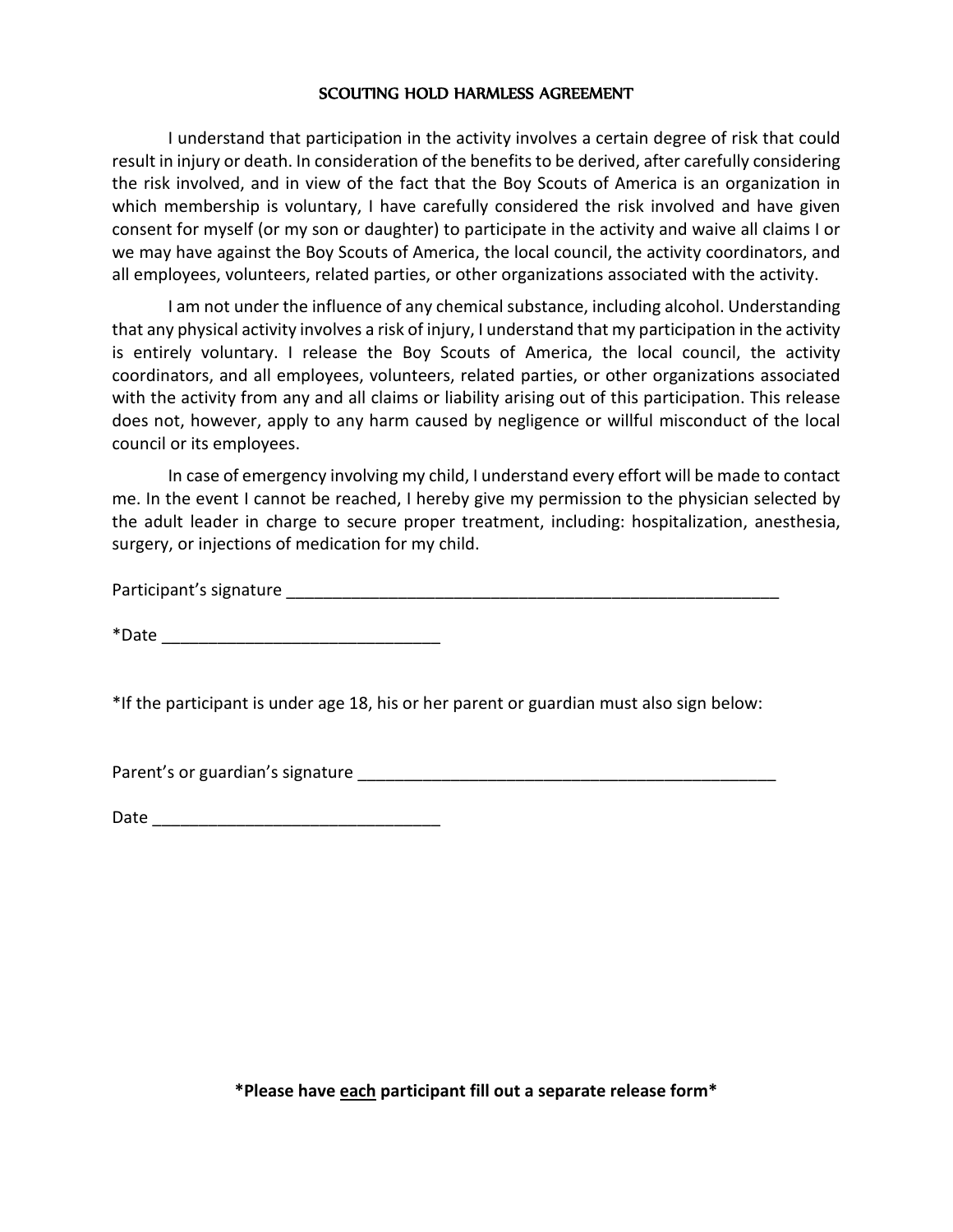### NON-SCOUTING RELEASE AND INDEMNITY/HOLD HARMLESS AGREEMENT

I understand that use of facilities on Gus Blass Scout Reservation owned by Quapaw Area Council, Inc., Boy Scouts of America, involves a certain degree of risk that could result in injury or death. In consideration of the benefit to be derived, after carefully considering the risk involvement, and in view of the fact that the Boy Scouts of America is a not-for-profit organization:

# **RELEASE AND INDEMNIFICATION**

I hereby release and waive any and all claims that I may have against the Quapaw Area Council, Inc., Boy Scouts of America and Scouting's chartered organizations and any of their affiliates, agents, servants, employees, officers, directors and volunteers.

shall indemnify, hold free and harmless, assume liability for, and defend the Quapaw Area Council, Inc., Boy Scouts of America or Scouting's chartered organizations, and any of their affiliates, agents, servants, employees, officers, volunteers, and directors from any and all costs and expenses, including but not limited to: attorneys' fees, reasonable investigative and discovery costs, court costs, and all other sums that the Boy Scouts of America, Quapaw Area Council, Inc., Boy Scouts of America or Scouting's chartered organizations, and any of their affiliates, agents, servants, employees, officers, volunteers, and directors incur as a result of any demand for claim or assertion of liability under any municipal, state or federal law or cause of action, including any action under the Americans with Disabilities Act, arising or alleged to have arisen out of any act or omission of, or any use of real or personal property belonging to, the Quapaw Area Council, Inc., Boy Scouts of America or Scouting's chartered organizations, and any of their affiliates, agents, servants, employees, officers, volunteers, and directors.

| Property and period to be used:                                                              |                     |      |
|----------------------------------------------------------------------------------------------|---------------------|------|
| Organization:                                                                                |                     |      |
| Signature                                                                                    | <b>Phone Number</b> | Date |
| If signatory is less than 18 years of age, this must also be signed by a parent or guardian. |                     |      |
| Parent's Signature                                                                           | <b>Phone Number</b> | Date |
| Signature                                                                                    | <b>Phone Number</b> | Date |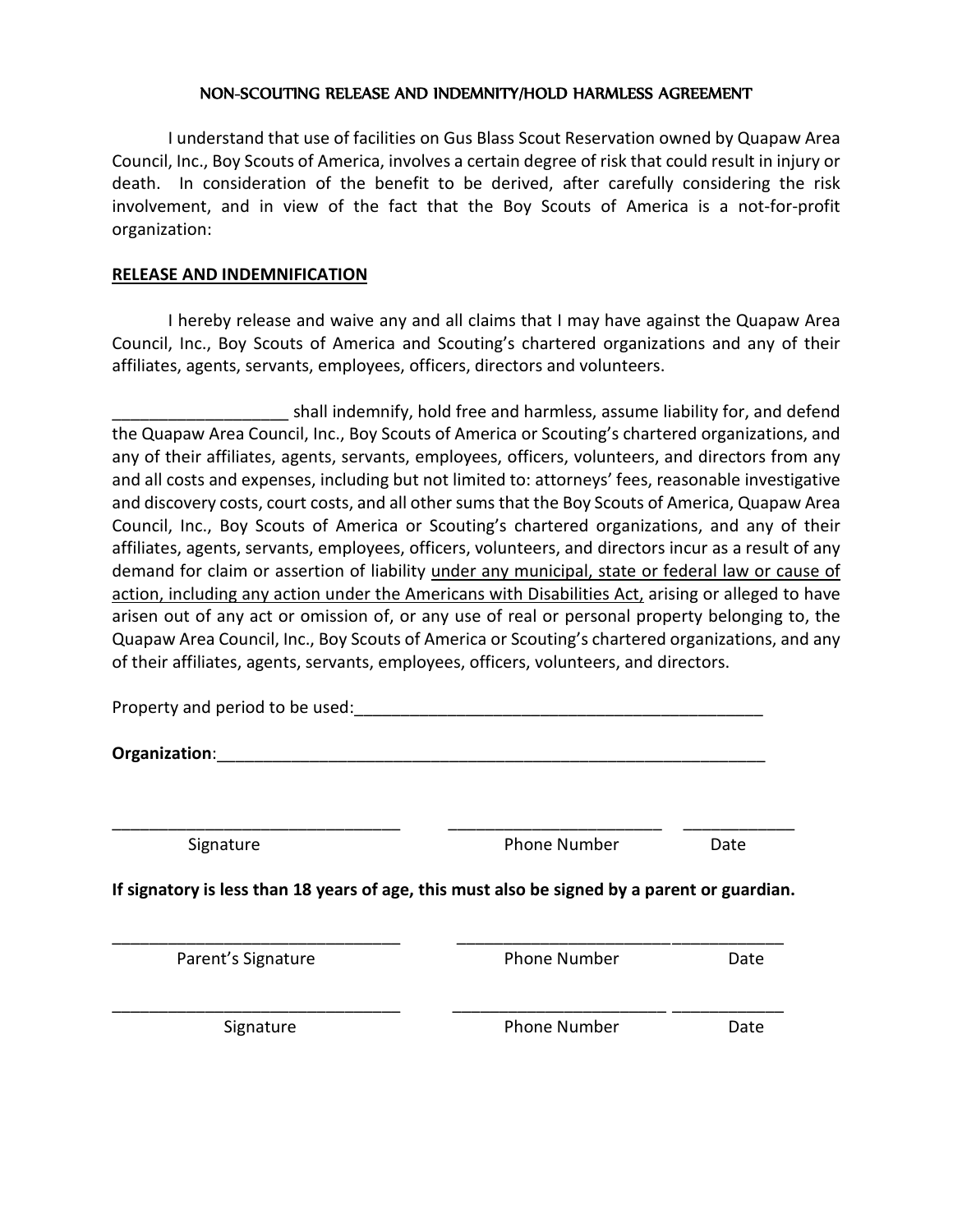# LETTER OF AGREEMENT FOR CAMP USE

| This letter of agreement is the purpose of establishing the use of the Gus Blass Scout |
|----------------------------------------------------------------------------------------|
| Reservation/COPE Activity Center by                                                    |

| for the purpose of |               |
|--------------------|---------------|
|                    | This is a Boy |

Scout Camp and is used first and foremost by members of Boy Scouts of America.

| Τ.          |        |              |          | is to use the Gus Blass Scout Reservation/COPE Activity |  |
|-------------|--------|--------------|----------|---------------------------------------------------------|--|
| Center from |        | beginning at | AM/PM to |                                                         |  |
| at          | AM/PM. |              |          |                                                         |  |

- 2. Agrees to provide the Quapaw Area Council with each of the following documents:
	- a). A certificate of liability insurance with a minimum of \$2,000,000 CSL (combined single limit) with the Quapaw Area Council, Inc., and the Boy Scouts of America, names as additional insured, ten (10) day written notice of cancellation, and the period of time involved.
	- b). A hold harmless agreement.
	- c). A certificate showing non-profit and/or tax exempt status (if applicable).
	- d). A roster showing the names of all youth and adults participating in this activity.
- 3. Agrees to pay \$ for the use of the Gus Blass Scout Reservation/COPE Course which sum is payable by  $\frac{1}{2}$   $\frac{1}{2}$   $\frac{1}{2}$   $\frac{1}{2}$   $\frac{1}{2}$   $\frac{1}{2}$   $\frac{1}{2}$   $\frac{1}{2}$   $\frac{1}{2}$   $\frac{1}{2}$   $\frac{1}{2}$   $\frac{1}{2}$   $\frac{1}{2}$   $\frac{1}{2}$   $\frac{1}{2}$   $\frac{1}{2}$   $\frac{1}{2}$   $\frac{1}{2}$   $\frac{1}{2}$   $\frac{1}{2$
- 4. A deposit of \$100.00 is required to be paid at the signing of this agreement. This is nonrefundable, but is a part of the total fee.
- 5. Be responsible for any and all damages to camp property which may reasonably be attributed to the actions of the said group and agrees to promptly pay any and all reasonable damage claims when presented.
- 6. While Scouting makes every effort to accommodate all persons with disabilities, it is a charitable, private organization not subject to the ADA, and any group who uses the property is responsible for ADA compliance and any accommodations necessary for its participants and visitors.
- 7. No alcoholic beverages or illegal drugs of any kind are permitted to be used on the premises.